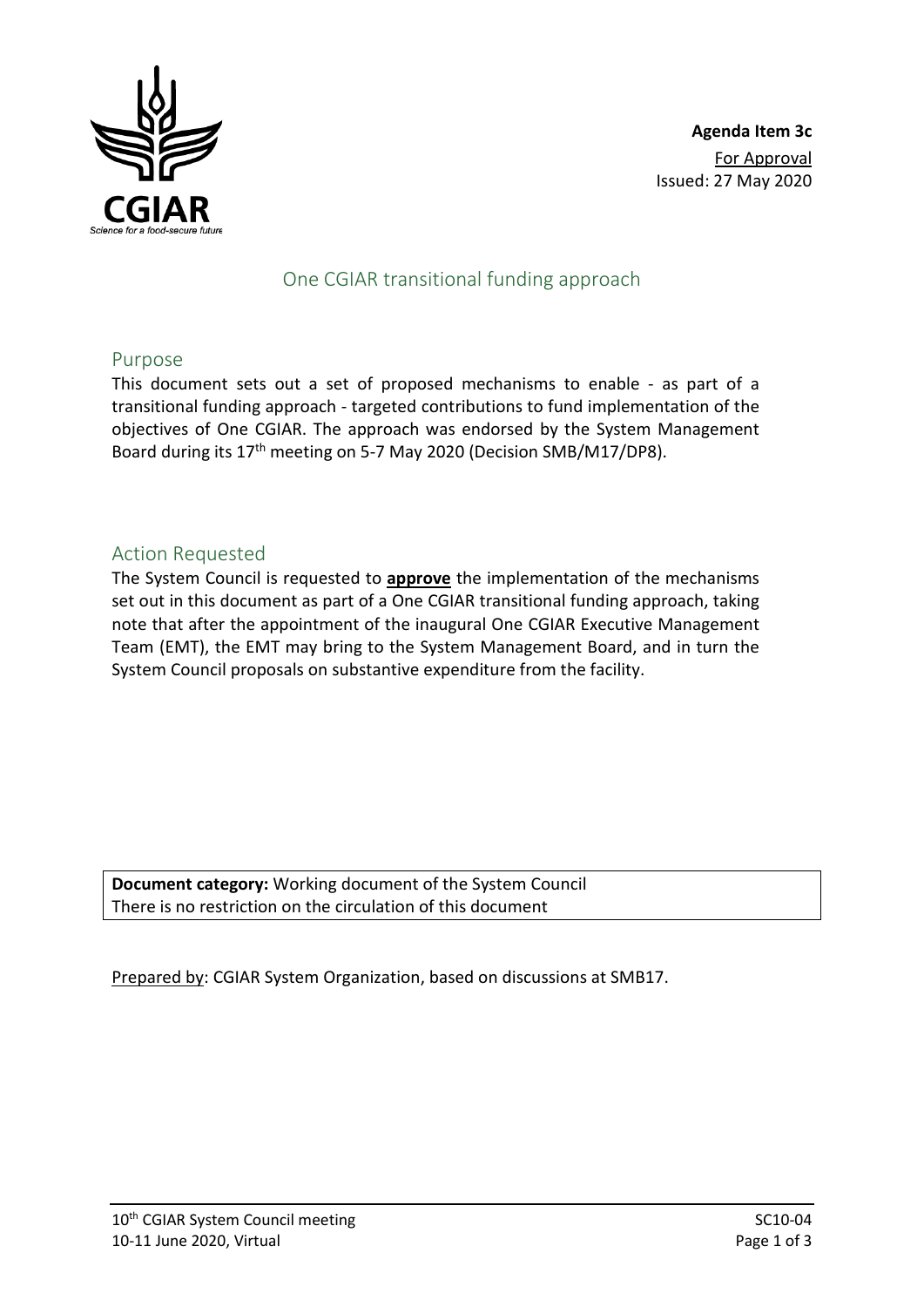## Background

- 1. The System Council approved the creation of the W1 Special Alliance Fund in May 2019. All available funds were disbursed in support of eligible activities.
- 2. Subsequent to the creation of the W1 Special Alliance Fund, the System Reference Group (SRG) recommendations were unanimously endorsed by the System Council in November 2019.
- 3. Commencing from the System Management Board's  $16<sup>th</sup>$  meeting in January 2020, with the SMB formally endorsing version 3 of the 'Initial Steps' document as the roadmap forward<sup>[1](#page-1-0)</sup>, One CGIAR implementation has been initiated with the initial support of a bilateral grant from the Bill & Melinda Gates Foundation.
- 4. Another funder has deposited US\$ 1.1M in the provisional account of the CGIAR Trust Fund and earmarked this investment in support of One CGIAR implementation.
- 5. A full and complete costing of the transition to One CGIAR has been identified as an early deliverable of the Transition Program Management Unit (TPMU) that is expected to come on board starting 1 June 2020.

#### Proposed Measures

- 6. The following mechanisms are proposed as key elements of a One CGIAR transitional funding approach:
	- a. To repurpose the narrowly defined W1 Special Alliance Fund to a One CGIAR Transitional Funding Facility to support more expansive objectives of One CGIAR implementation;
	- b. To transfer the US\$ 1.1M provision account balance to the One CGIAR Transitional Funding Facility;
	- c. To allocate the \$6.5M draw down facility approved as part of the 2020 Financing Plan to the One CGIAR Transitional Funding Facility; and
- 7. To establish an indicative fundraising target of US\$ 40M-\$70M to fund investments into One CGIAR through the One CGIAR Transitional Funding Facility between 2020 and 2024. Substantive disbursements under this facility would be based on detailed proposals recommended through the System Management Board to the System Council.

<span id="page-1-0"></span><sup>1</sup> https://storage.googleapis.com/cgiarorg/2020/01/SMB16-03a\_Initial-Steps-and-Transition-Support-to-One-CGIAR-v3- WEBSITE.pdf